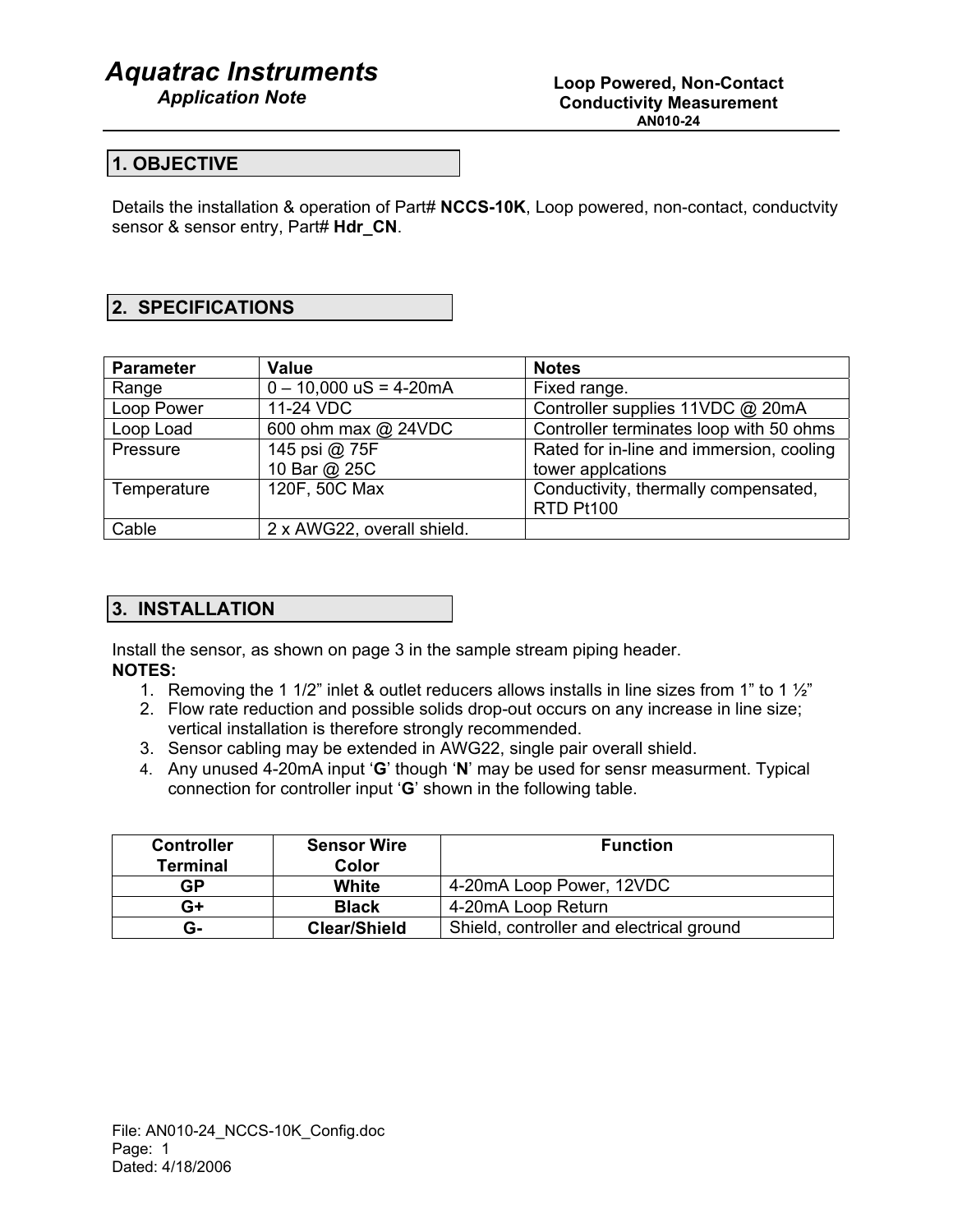## *Aquatrac Instruments*

## **4. CONTROLLER CONFIGURATION**

The following details configuration on controller input '**G**'.

Any unused analog input '**G**' through '**N**' may be configured for the non-contact sensor.

## **Verify Controller Software Version**

- 1. Connect to the controller using Tackster at the 'configure' level password.
- 2. Right click on the controller icon in your active view & select **View Configuration**.
- 3. Verify the the controller is running Version 4 operating software.

Prior to Version 4, Trackster Terminal is required to configure an analog input for a new sensor.

## **Controller Software Version 4 Instructions**

- 1. Click **Views** then select Diagnostic View II
- 2. On the menu line at the top of the screen, select **OPTIONS / PREFERNCES / VIEWS** and verify that both Gray Out Sensors & Display Parameter Numer are both checked.
- 3. Right click on & **Enable** Sensor '**G**' (You see the sensor letter until you **Enable**).
- 4. Right click on Sensor '**G**', select Calibrate Sensor then select **4-20mA Auto Calibrate**
- 5. Enter 0 for 4mA and 10000 for 20mA. You'll see GAIN = 12.5 & OFFSET = -2500.
- 6. The conductivity value will update within 15 seconds.
- 7. Right click on 'G' and **Set Units** = 'US' and **Set Descriptor** = 'Conductivity'. Setting units to upper case allows the **4-20mA Auto Calibrate** option.